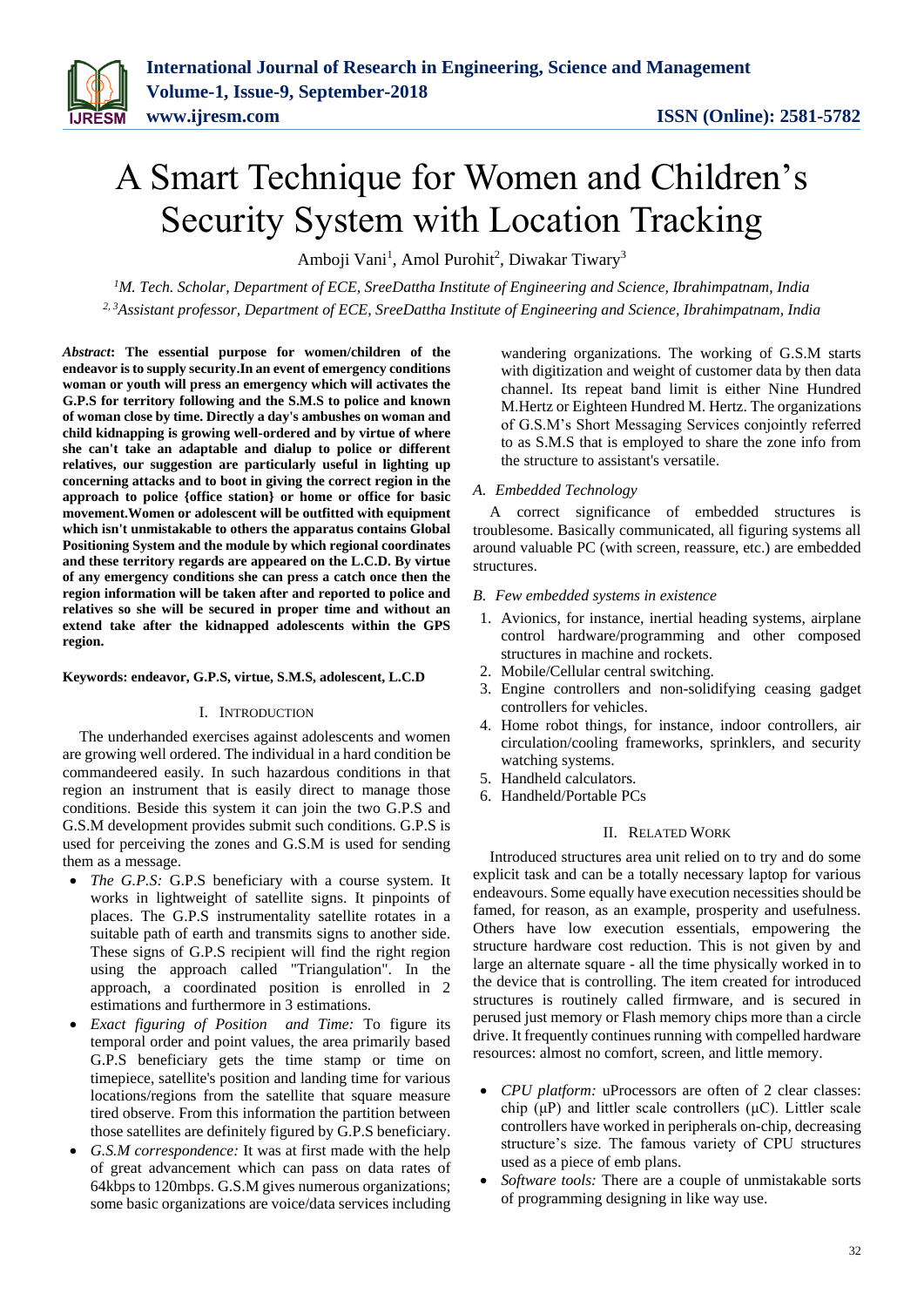

- *Simple Control Loop:* In this layout the item merely with a circle. The circle calls subroutines, it's managing somewhat of the gear or programming.
- *Characteristics:* Embedded structures are proposed to do a task errand more than is an extensively helpful PC for various assignments. Some in like manner have continuous execution and the restrictions are there, for reason, for instance, security and usability; others may have low or no execution requirements, empowering the system gear need reworking. An embedded structure isn't by and large an alternate piece - routinely and physically worked for the contraption for controlling. The item made for introduced structures is as often as possible called firmware, and is secured in perused just memory or Flash/code memory chips instead of a plate drive. It regularly continues running with compelled PC gear resources: next to zero comfort, screen, and little memory.
- *User interfaces:* Installed structures go from no UI by any methods - dedicated just to one task - to full UIs in context of working systems in devices, for instance, PDAs.
- *Simple systems:* Direct introduced contraptions use gets, LEDs, and little character-or digit-just shows, consistently with an essential menu system.
- *CPU platform:* The 2 specific classes related are: microchips (μP) and tiny scale controllers (μC). Some controllers have worked in peripherals which depend on a chip, reducing size of the system.

There is a totally different C.P.U. models used as a bit of embedded blueprints, for instance, the ARM, the MIPS, Cold fire/68k, the Power PC, the x86, the PIC, the 8051, the AVR. Which is starting at now confined too few fighting models PC/104 and PC/104+ are an ordinary base is nothing and introduced and extreme structure designing. A related arrangement is to use a Field Programmable Group Array portal display (FPGA) needs to be reprogrammed with including the CPU.

# *A. Peripherals*

Implanted Systems speak to the outside objects by methods for peripherals, for instance,

- 1. Serial Comm. Interfaces or SCI.
- 2. Universal Serial Bus i.e. USB.
- 3. Networks with Controller Area Network.
- 4. Discrete IO: additionally known as General Purpose Input Output (GPIO)

*Tools:* As for other programming, embedded structure organizers use compilers, building specialists, and supporting debug facility make embedded system programming. Regardless, they may in like manner to use devices:

- 1. An (ICE) is a hardware that replaces or fittings into the chip, and offers workplaces to quickly stack and investigate exploratory code.
- 2. For systems using propelled hail architects use a math workbench, for instance, MathCAD or Mathematical to mirror the science.
- 3. Some compiler software and linkers used to upgrade the specific hardware.
- 4. An introduced system can have phenomenal vernacular or arrangement instrument, or add changes to a present lingo.

# *B. Software tools sources*

Software associations to aptitude in embedded marketing. The G.N.U programming change devices.

# *Debugging:*

- 1. Planted Debugging is also at completely different levels performance of workplaces offered, going from get along or source-level investigation with on chip person or program, to yield from serial analysis.
- 2. As the versatile nature of embedded structures creates, bigger sum mechanical assemblies and working systems good equipment where it looks good. For example, telephones, individual propelled associates and other buyer PCs every step require basic programming that is given by a man the developing equipment an open programming condition.

# *C. Reliability*

- 1. Embedded systems routinely abide in machines that run tirelessly for a significant time span without botches recovers by them. Henceforth, the item is commonly made and attempted more intentionally than that for PCs, and dangerous mechanical parts, for instance, plate drives, switches or gets are avoided.
- 2. Recovery from bumbles may be refined with frameworks, for instance the protect canine clock that resets the PC unless the item infrequently prompts the monitor puppy.

Specific enduring quality issues are:

- The system can't safely be shut down for repair, or it is unreasonably hard and difficult to repair. Game plans not good subsystems with overabundance additional items that can be changed over to, or programming "limp modes" that give midway limit. Outlines join systems in space, undersea connections, navigational signs, penetrate hole structures, and vehicles.
- The system's prosperity reasons which are less widely appealing. Often fortifications are picked by a chairman. Cases fuse aircraft course, reactor control structures, prosperity fundamental compound plant controls, get ready signs, engines on single-engine flying machine.
- The structure can lose cash once shutdown: telephone switches, making ready plant controls, enlargement and raise controls, stores trade and market creating, motorized arrangements and organization.

# *D. High vs. Low Volume*

For high volume structures, for instance, helpful music players or phones, constraining cost is by and large the arrangement thought. Planners generally select hardware in adequately "extraordinary" for limitable execution. For low volume or model embedded structures, comprehensively valuable PCs are balanced by obliging the activities or by supplanting the working system with a progressing working state.

- *Embedded software architectures:* There are some unique sorts of programming design in like manner utilize.
- *Control Loops simple form:* In this plan the equipment for product just has a circle. The circle calls subroutines, each of which deals in equipment or programming.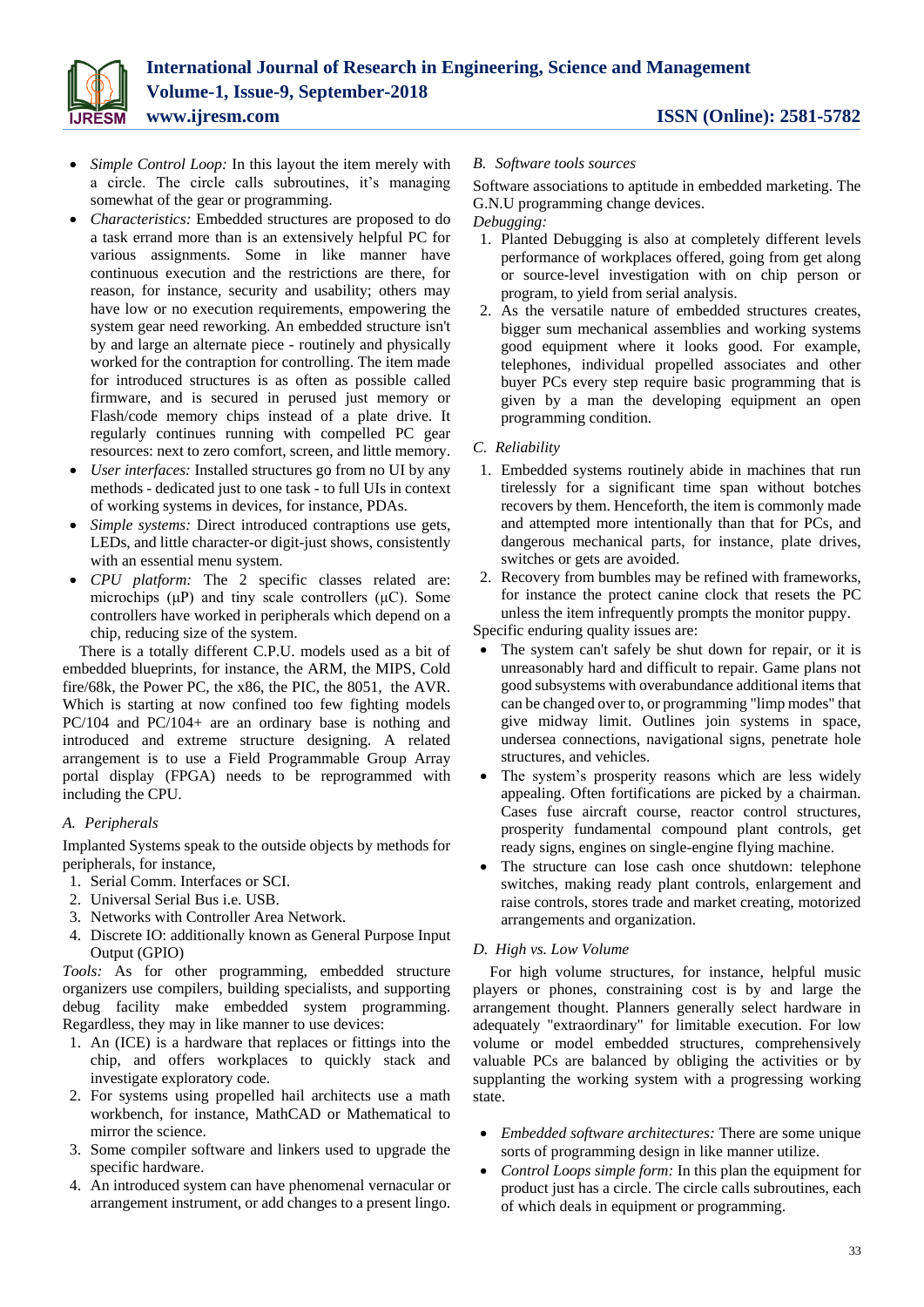

- *Simple control loop:* In this plan, the product just has a circle. The circle calls subroutines, each of deals with a standard equipment or programming.
- *Interrupt controlled system:* Some implanted structures are dominatingly thwarting controlled with errands performed by the structure are enacted by different events. A prevent could be created for example by a check in a predefined repeat, or by a serial port controller getting a byte. These structures are used require low inaction direct. By and large these structures run a direct endeavor in a rule circle moreover, yet this errand isn't greatly fragile to startling deferrals. The endeavors performed, in middle with handlers should be required short encroach inaction to a base. Many times longer assignments are added to a structure in the middle with handler to be set up in the basic circle later. The technique passes on the system close to a multitasking segment with discrete methods.

#### *E. Cooperative multitasking*

There is no pre-emptive multitasking system is on a very basic level the same as the fundamental control hover plot, except for that the circle is concealed in an API. Build of prototype portrays a movement of assignments, and each endeavor gets its own condition to "run" in. By then, when an endeavor is apparatus, it calls a sit without moving routine (called "stop", "hold up", "yield", etc.). The central focuses and shortcomings are in general the same as the control hover, except for that including new writing computer programs is less requesting, by simply composed work another process or other addition to the line interpreter.

#### *F. Pre-emptive multitasking:*

A code exchanges between errands in light of a clock. This is the level at which the systems here are considered to have a "working structure", and exhibits each one complexities of managing different assignments running evidently meanwhile.

Any program task code can hurt the data of another endeavour; they ought to be precisely secluded. Accessing the shared information is controlled by synchronization system and for instance the message lines or semaphores or a non-blocking synchronization plan.

These complexities are customary for relationship to buy a consistent working structure, empowering the application engineers considering contraption handiness in the simple system organizations.

#### III. PROPOSED METHOD



Fig. 1. Proposed method block diagram

#### IV. ARM PROCESSORS AND EMBEDDED DESIGNS

This segment should give a short review of a few imperative themes related to present day processors.

#### *A. Basic Structure*

Basic structures are connected internally by interconnects. Many separate segments were the part of very first generation computers and these systematical things evolved and all the segments are combined on a single chip called a Microchip. *Arithmetic Logic Unit (ALU):* These units will the real work. It's equipped for acting 2 categories of operations, numbercrunching operations like together with and duplicating and principle operations like AND or XOR.

*Memory:* This unit is overseeing memory as different physical stores which is same as registers, reserves or principle memory. By utilizing these memory units with controlling units get directions and operands.

*Input/output (I/O): I/O is the methods by which a PCs store* data an outside world and sends comes about back.



Fig. 2. Architecture diagram

#### *B. The complex instruction set computer*

All of the present microcontrollers depend on the idea of CISC architecture. The common place CISC microcontroller has well much guidelines, a lot of them intense and exceptionally particular for particular control assignments. It is very basic for the guidelines to all carry on in an unexpected way. Few systems just work on certain address spaces or registers and others can just perceive certain tending to modes. The advantage of the C.I.S.C design is that considerable guidelines are full scale like, enabling the developer to utilize one direction set up of numerous difficult directions. Likewise, numerous nonstandard state programming develops are upheld. To separate the unpredictability of guidelines, a miniaturized scale sequencer inside the CPU is utilized.

### *C. Cache*

As said some time as of late relationship between a brisk processor and by and large direct memory could transform into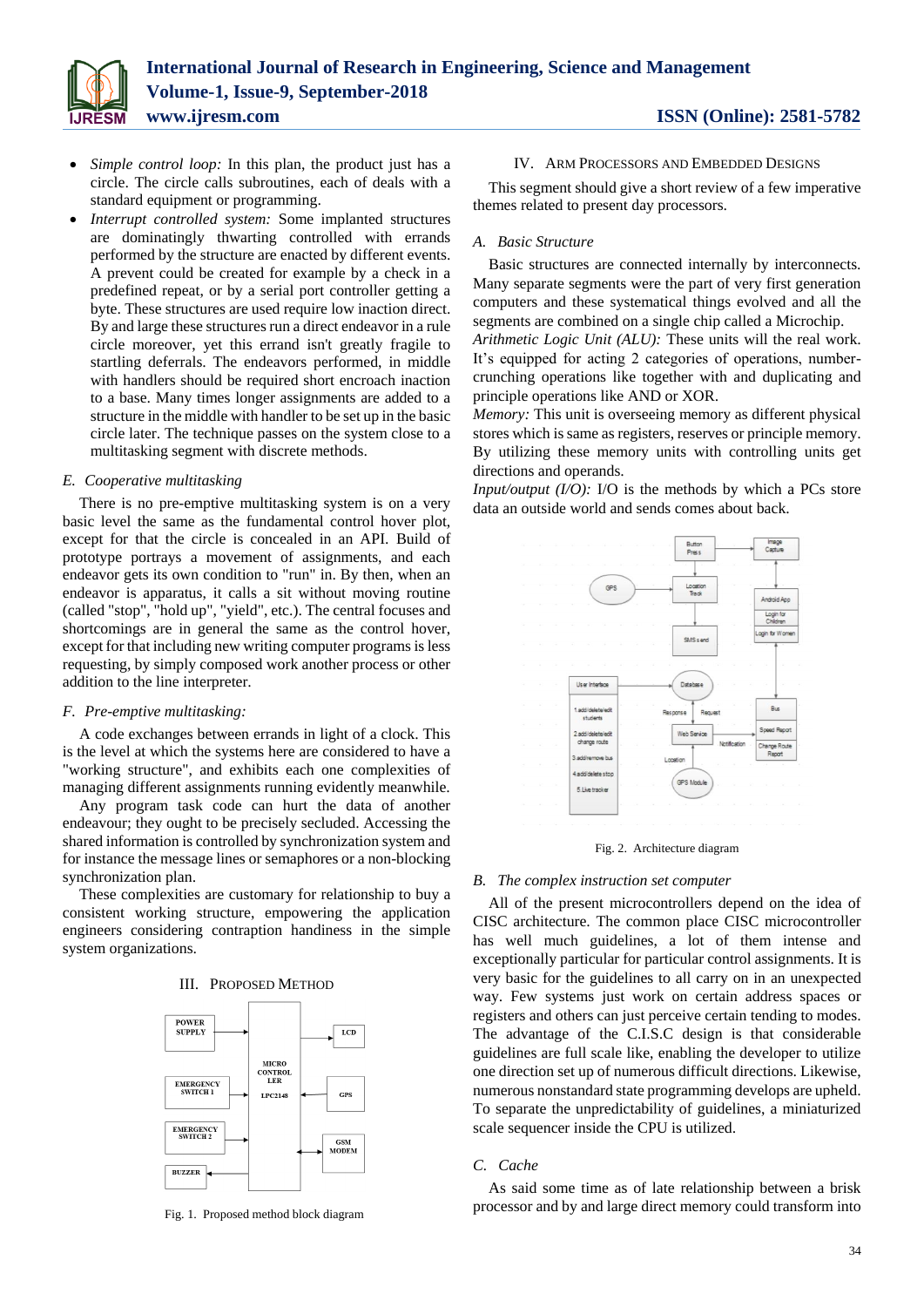

a bottleneck. This issue is had a tendency by introducing stores. A save is a more common, speedier memory store data with main and useful memory regions. Right when the processor wishes to scrutinize or form a territory on a basic level memory, it at first checks whether that memory zone is in the save. The memory region is within the save then we are saying that successful store went on else we need to mention a save miss. A save hit the processor rapidly scrutinizes or makes the info within the store line. A save miss, most stores dole out another section, which includes the data from the memory essentially missed. Exactly when holding of data, it should provide runtime process in guideline memory moreover.

#### *D. Source of power supply and regulation*

The power sources are intended to change over high AC mains voltage power to a reasonable low supply voltage for electronic circuits and different gadgets. A power source can by a progression of hinders, each of which plays out a specific capacity. A DC supply which keeps up the yield voltage consistent vacillations or load varieties is known as "Managed DC Power Supply". The 5V managed control supply framework

*Filter:* A Filter may be a contrivance that expels the AC phase of rectifier yield but allows the DC half to attain the heap.

*Regulator:* Voltage controller ICs is accessible with settled commonly five, twelve and fifteen volt or variable yield voltages. The best current they will pass to boot rates and Negative voltage controllers are accessible, for the foremost half in double supplies assurance from unreasonable current and overheating ('warm security').





# *ARM LPC2148*

The LPC2148 microcontroller relies upon a 32/16 bit ARM7TDMI-S CPU with progressing duplicating and embedded take after reinforce, that joins the microcontroller with introduced quick burst memory stretching out from 32 kB to 512 kB.

In view of their unassuming size and low power usage, LPC21418 is ideal for applications where downsizing is a key essential; for instance, get the chance to control and reason for offer.

# *E. Serial communication port*

PCs will move information in 2 ways: the parallel technique and serial technique.

The parallel information trades. Instances of parallel information trade area unit printers and arduous plates; every usage joins with several wire strips. To trade to a device discovered many meters away, the serial method is compulsory. Serial correspondence of the 8051 is the subject of this part. The 8051 has serial correspondence limit consolidated with it, in like manner impacting possible brisk data to trade using less wires.

If data is to be traded on the telephone line, it must be changed over from 1s to sound tones, which are sinusoidal-framed signs. A periphery contraption which stays for "modulator / demodulator", plays out this change.

Serial data correspondence uses two techniques, unique and synchronous. In data transmission it is a duplex transmission. This is rather than simplex transmissions, for instance in which the PC just sends data. Duplex transmissions can be half system or full system duplex, dependent upon paying little respect to whether the data trade can be synchronous. If data is transmitted one course on the double, it is suggested as half duplex. If the data can go the two courses meanwhile, it is full duplex. Clearly, full duplex requires two wire courses for the data lines, one for transmission and one for social occasion, with a particular true objective in the data trading and security.

| <b>TABLE I</b>          |                                       |
|-------------------------|---------------------------------------|
| <b>LCD COMMANDS</b>     |                                       |
| <b>Hexadecimal code</b> | <b>Commands applicable</b>            |
|                         | Clear display screen                  |
| 2                       | Return home                           |
| 4                       | Decrement cursor                      |
| 6                       | Increment cursor                      |
| 5                       | Shift display right                   |
| 7                       | Shift display left                    |
| 8                       | Display off with cursor off           |
| A                       | Display off with cursor on            |
| C                       | Display on with cursor off            |
| E                       | Display on with cursor on             |
| F                       | Display on with cursor blinking       |
| 10                      | cursor position Shift left            |
| 14                      | cursor position Shift right           |
| 18                      | the entire display Shift left         |
| 1 <sup>C</sup>          | the entire display Shift right        |
| 80                      | 1 <sup>st</sup> line cursor           |
| $_{\rm C0}$             | $2nd$ line cursor                     |
| 38                      | Matrix form 2 lines with 5 and 7 dots |

# *F. Asynch. serial communication with data framing*

The data alluring is difficult to understand the data unless the sender and authority yield to a course of action of standards, a tradition, on how the data is squeezed, what number of bits constitutes a character, and when the data begins and wraps up. *Bits for Start Bit or Stop Bit of the Frame:* Non-simultaneous serial data correspondence is by and large used for characterorchestrated transmissions, while piece arranged data trades use the synchronous system. In the unique system, each character is set among start Bits and stop Bits. This is called limiting. In the data surrounding for strange exchanges, the data, the start bit is always one piece, however the stop bit can be perhaps a few bits. The start bit is reliably a 0 (low) and the stop bit (s) is 1 (high).

*R.S232 PINS:* R.S232 interface connecter oft implicit because the D.B-25 connecter. In naming, D.B-25 P suggests the fitting connecter (male) and DB-25S is for the association connecter (female).Since few out of every odd one of the pins are used as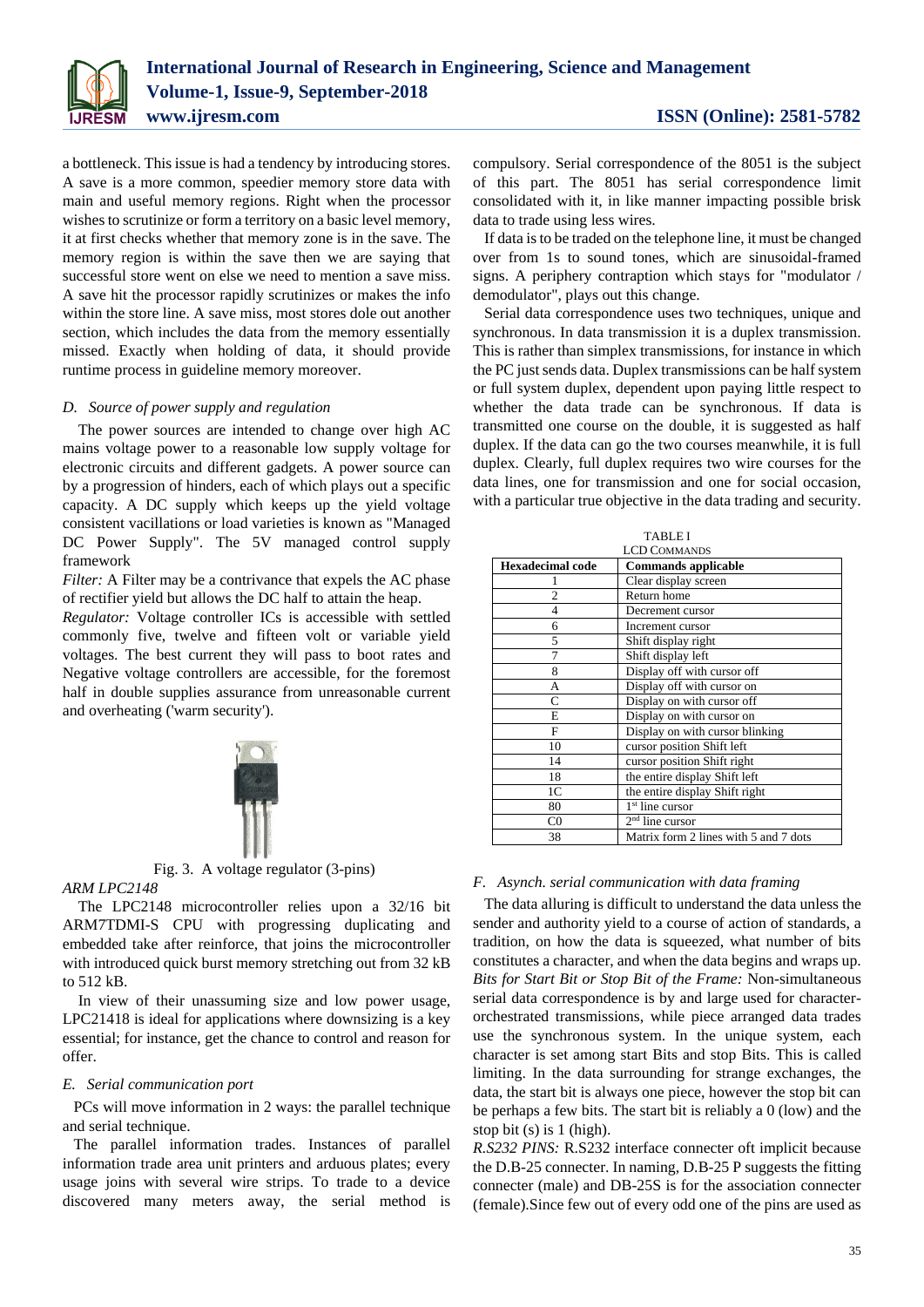

a piece of PC joins, I.B.M exhibited the D.B-9 Version of the serial I/O standard, which uses 9 sticks just, as showed up in figure.

*MAX 232 Serial Line Drivers:* The Pin 11, 10 frame the double contributions with TTL rationale while 14, 7 shape the yields for RS 232 rationale, and the 12, 9, 13, 8 frame the different part is data device/sources and yields as appeared in figure. The sources of info and yields of the drivers and beneficiaries are appeared.

# *G. G.S.M modem's working*

Associate a power supply to a S.I.M contained G.S.M modem and wait till it is enlisted in the G.S.M arrange. At that point a S.M.S to the G.S.M modem for testing; in the event that it gets the message from the versatile – it is working fine, or else – it is flawed.

*Interfacing the G.S.M Modem with the microcontroller:* The modem of G.S.M can't be related with a microcontroller in light of the way that the microcontroller works with 5v DC control supply, however the G.S.M modem with a12V DC. The G.S.M is interfacing with microcontroller through a M.A.X-232 gadget with the assistance of R.S-232 link for serial information correspondence where in the M.A.X-232 gadget is utilized to change the T.T.L/C.O.M rationale levels to R.S-232 rationale levels amid serial correspondence of microcontroller to the G.S.M modem.

# *H. Communication setting*

*GPS modem:* GPS recipients utilize a star grouping of available satellite. The ground available stations to register state and timing anyplace on earth. G.P.S receiver calculate its state/timings The packet data sent common sense from each satellite contains different scraps of information that empowers your G.P.S gatherer to definitely figure its position and time. A basic piece of apparatus on each G.P.S satellite is a to an extraordi5nary degree correct atomic clock. The packages are sent sensible nearby the satellite's orbital position and section times at different concentrations in the sky. From this information, the recipient now, knows the G.P.S partition to each satellite in observe. If the G.P.S beneficiary's receiving wire can capture min. 4 satellites, it can unequivocally find out its position and time. Readings from a G.P.S data Available systems of G.P.S supported comm. which influences them to communicate with a microcontroller or PC.

# *1. Connecting a G.P.S to a microcontroller*

It is regular for the microcontroller to analyse the N.M.E.A info. Parsing is simply discharge the lumps from the N.M.E.A pack sentence that the microcontroller will accomplish one thing valuable with the knowledge.

*Switches:* A tiny controllable device to relate and separate the supply current. Switches cover a broad kind of from sub littler than typical up to mechanical plant trading megawatts of vitality. In applications where diverse trading options required (a phone/mobile utility), mechanical switches have for a long while been supplanted by electronic trading contraptions which can be motorized and splendidly controlled.

Types of switches:

Switches strategy of their relation in equipment field, however circuit repairmen in the electrical wiring organization business and their electrical supplier endeavours use particular characterization, for instance, "one-way", "two-way", "threeway" and "four-way" switches.

The switching mechanism verities,

- 1) S.P.S.T
- 2) S.P.D.T
- 3) D.P.S.T
- 4) D.P.D.T
- *2. The connections relation with switches*

 In a multi-hurl switch, there are unit attainable transient practices as you progress starting with one position. The new contact is return to is broken. This is often referred to as makebefore-break associate degree ensures that the moving contact ne'er watches an electric circuit (also insinuated as a shorting switch). The choice is break-before-make, wherever the recent contact is broken before the higher and good one is created. This ensures the settled contacts area unit ne'er shorted to every different. The forms of setup area unit in like manner use, for various applications.

The blazing push-get switch is an uneven switch. In this contact is made by spring. The most broadly perceived sort is a push-to-do switch, which achieves when this catch is pressed and breaks when this catch is open. An instance of a push and break switch may be a catch accustomed unharness a command open by associate degree magnet. Transformation push get exist but area unit even less standard.



Fig. 4. Pushbutton switch

Pushbutton switching has double position contraptions enacted with the catch that is crushed and released. Few buttons will active "ON-OFF" push of the catch. Other buttons will stay in their "in," or "crushed," position until this point that the catch is pulled haul out.

*Buzzer:* An alert generating device for an alert in any minor threat or the condition which must be in the notice of a user. It is sound switching or sensors connected with an impact unit that chooses that get was pushed or a predetermined time has snuck past and customarily edify a lightweight on the affordable catch or management lade, and sounds a notice as a continuing or spasmodic murmuring.



Fig. 5. Buzzer

At first this device's structure which was indistinct to an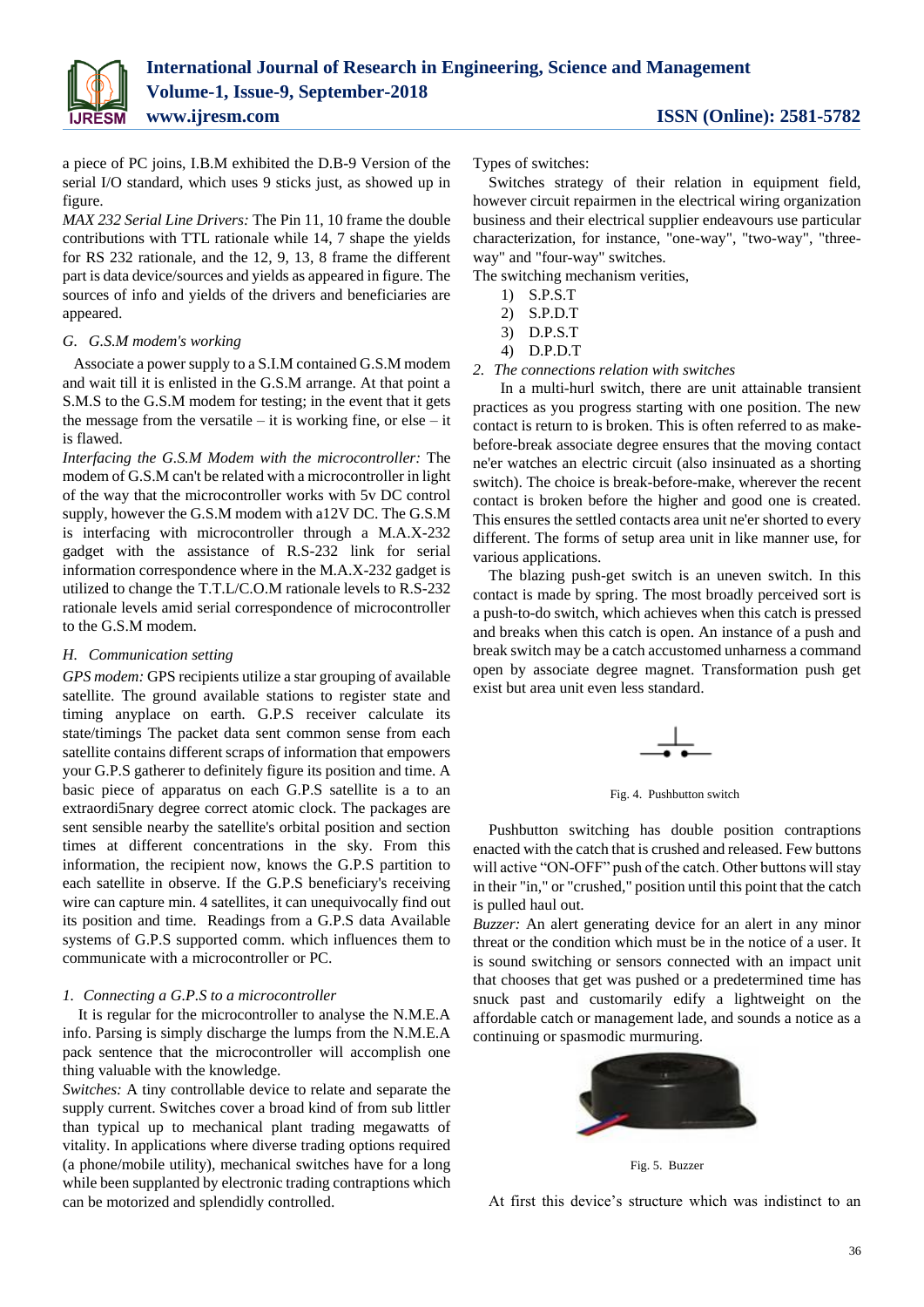

electric ringer without the metal gong. These were settled to a divider or rooftop and used speaker. Another execution with some AC-related devices was to realize a circuit to make the AC current into a disturbance adequately uproarious to drive an intensifier and connect. Nowadays, it's all notable to use associate degree aesthetic based on electricity device sort of a Son ready that makes a penetrating tone. Frequently these were at bay to "driver" circuits that modified tone of sound.

# *I. Flash magic 5.65*

A computer equipment for programming streak based microcontrollers from NXP utilizing a serial convention whereas within the instrumentation.

# *Features:*

- Straightforward and spontaneous UI.
- Five easy strides to deleting and programming a contraption and setting any selections wished.
- Automatic checking within the programming capability.
- Fills free for making code security.
- Natural programming checks related to security. Utilizing the provided check computation code will while not of a stretch makes sure the Flash sq., guaranteeing no unapproved or undermined cod.
- Program security bits.
- Check that Flash items are clear or getting used most the capability to effectively eradicate all squares getting used.
- Read the contraption signature.
- Read Associate in Flash Magic and spare as hex file.
- Reprogram the Boot Vector and standing computer memory unit to help of affirmation includes that anticipate unknowingly programming off base esteems.
- Display the substance of Flash in computer code with hex arrangements.
- Easy Access to the manual, Flash Magic page and NXP microcontrollers.
- Utilize speedy serial interchanges on gadgets that facilitate it. Streak Magic figures the foremost noteworthy information contraption and your laptop will utilize and changes to it information measure squarely.
- Command interface enabling Flash Magic utilized as a part of I.D.E.
- Manual in PDF arrange.
- Supports Serial Communication.
- Verify Hex Files.
- Reset  $R/x/2$  and 66/x gadgets (correction G or higher).
- Control the D.T.R Data Terminal Ready and R.T.S Request to Send RS232 signals when associated with RST and PSEN to put the gadget into Boot ROM and Execute modes naturally. An illustration circuit chart is available as Manual. Basic for Internet Service Provider with target equipment.
- Sending summons to put the gadget in Boot ROM mode, with help for order line interfaces. The establishment incorporates a case venture for the Keil micro vision and Resonance 8051 compilers that demonstrate to assemble bolster for this element into applications.

- Wave document playing when completed programming.
- Built in mechanized form checker guarantees you generally have the most recent rendition.
- Powerful, adaptable Code and Compose own particular JIT Modules a minute ago coding state for programming. *Utilizations include:*
- Copy assurance and duplicate approval.
- Storing program date and time produce date.
- Storing program administrator and area.
- Language tables or dialect determination.
- Centralized record keeping.
- Obtaining recent updated files from Web webpage or venture intranet.
- Features naturally refreshing Internet including connections to related specialized reports, programming updates, utilities and code illustrations, utilizing Embedded Hints innovation.
- Displays location for hex files, including the creation and change dates, streak memory utilized and present gadget utilized.
- Completely free! What's more, Flash Magic deals with any adaptations of Windows, aside from Windows 95. 10Mb of circle space is required.

# *J. Computing languages for embedded*

Data structures and bits: The available bits to handle variables. Here furthermore the handiness and the importance are same except for a modification in the prefix of their names. The comprehensively used data sorts for embedded Cprogramming.

- *Unsigned Char Data:* The unsigned scorch is an 8(eight) bit data sort that takes a motivating force in the extent of decimal 0 to decimal  $+255$  (00-FFH). The setting a counter regard, where is no need for checked data that use the unsigned meal as opposed to the stamped consume. Remember that C compilers use the stamped broil as the default if we do not validate watchword.
- *Signed Char:* The checked dish is an 8(eight)-bit data sort that uses the piece of (D7 of D7-D0) to address the – or + values. In only seven bits for the checked number, giving us regards from  $-128$  to  $+127$ . In conditions where  $+$  and – are needed to address these values, for instance, temperature, the usage of stamped consume data sort is a flat out need.
- *Unsigned Data Integer:* The unsigned "int" is a 16(sixteen)-bit data sort that takes a motivator in the extent of decimal 0 to decimal  $+65535$  (0000-FFFFH). It is furthermore a set counter estimation of value 256. The use the "int" data sort. Since registers and memory are 8(eight)-bit protuberances the man handle of "int" elements will achieve greater hex record.
- *Signed Int:* Checked "int" is a sixteen-bit values sort that uses the immense piece (D15 of D15-D0) to address the – or + regard. In this way, only 15 bits i.e.  $-32768$  to  $+32767$ .
- *SBIT:* The "SBIT" information sort is broadly utilized and planned particularly to get to a single piece of addressable